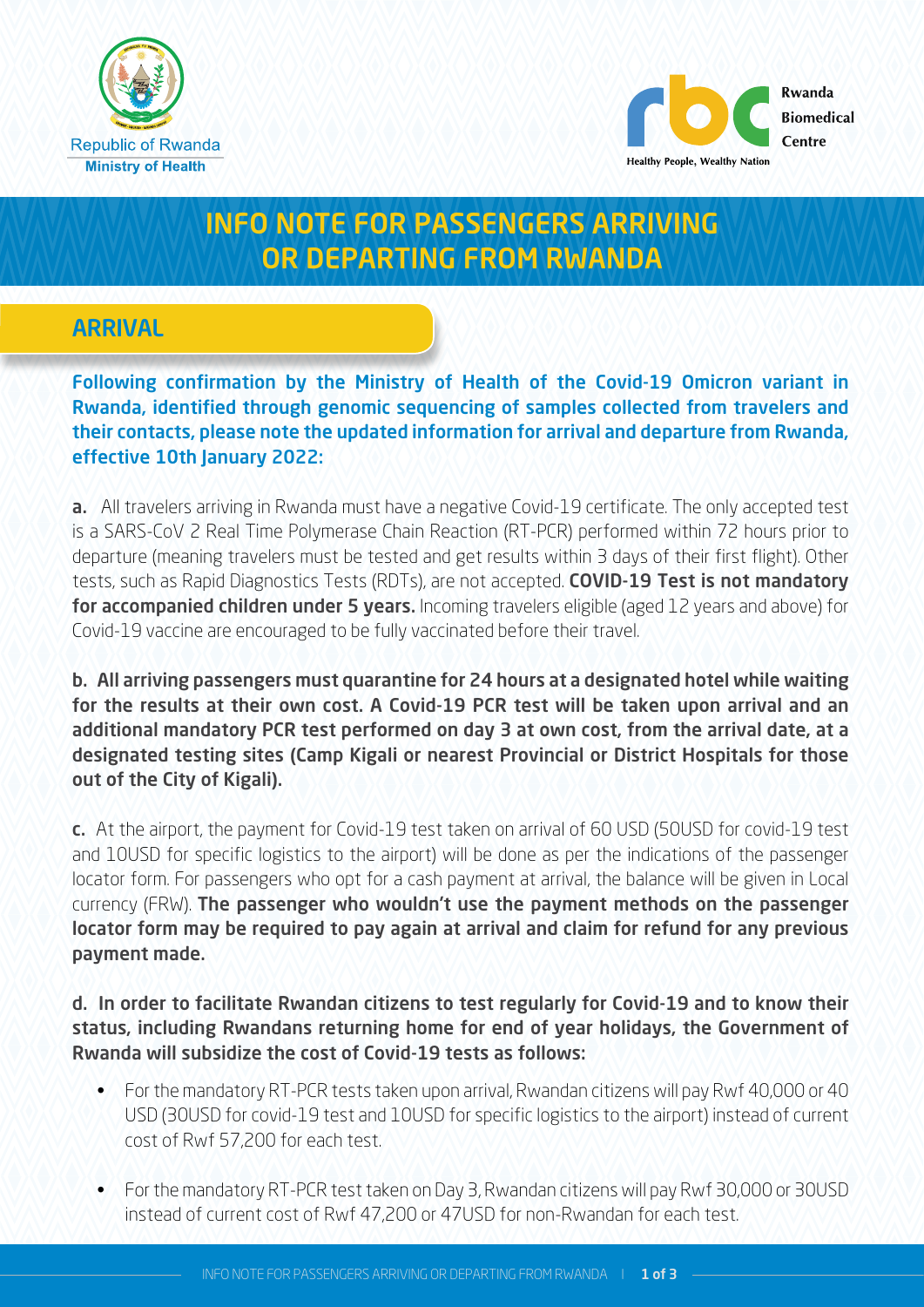e. All arriving travelers must pay the costs of both mandatory RT-PCR tests of arrival and of Day 3 at Kigali International Airport but sample collection for day 3 test will be conducted at the designated testing sites.

f. All travelers arriving or transiting in Rwanda must complete the passenger locator form and upload the Covid-19 PCR test certificate before heading to the airport. Please see passenger locator form and list of designated transit hotels on [www.rbc.gov.rw.](http://www.rbc.gov.rw)

**g.** All travelers transiting for more than 12 hours through Rwanda will be screened upon entry and take a second Covid-19 PCR test on arrival. Sample collection will be conducted at the airport upon arrival and passenger will wait for the results at the designated transit hotel. The Covid-19 Test Results for transiting passengers for more than 12 hours will be fast-tracked so that passengers can get the results before their next flight.

h. All travelers transiting/connecting who are not leaving the airport for less than 12 hours will be screened upon entry and not required to take a second test (This is not applicable for transiting passengers by land border, in that case, passengers will be tested using RT-PCR Test and waiting for the results from the designated transit hotels before proceeding).

i. The Government of Rwanda has negotiated special rates at designated transit hotels for 24 hours quarantine period. Should a guest wish to remain in the hotel after completing 24 hours of quarantine and receiving negative test results, they are welcome to extend their stay at the hotel's applicable rates.

# DESIGNATED HOTELS

#### Once at the hotel, the process is as following:

- 1. Test results will be checked on RBC website of covid-19 results portal by using phone number entered while filling Passenger Locator Form and Unique code received when submitted Passenger Locator Form prior to departures or by SMS and/or email, and the turnaround time for results is 24hrs from the time a sample is collected. If the results are not out and you are beyond 24 hours, please contact the hotel reception or RBC Medical Team on Duty at Airport 24/7: (+250) 781415724 for quick follow up.
- 2. If a traveler's test result is positive for COVID-19 (even if asymptomatic) while in Rwanda, they will be treated as indicated in the National Covid-19 Management Guidelines until they have fully recovered, **at their own cost**. We encourage all travelers to have international travel insurance.

## DEPARTURE:

1. All travelers departing from Rwanda must test negative for COVID-19. The only accepted test is a SARS-CoV 2 Real Time Polymerase Chain Reaction (RT-PCR) performed within 72 hours **before departure.** The PCR test must be performed by the Rwanda Biomedical Center/National Reference Laboratory, Provincial or District Hospitals. Other tests, such as Rapid Diagnostics Tests